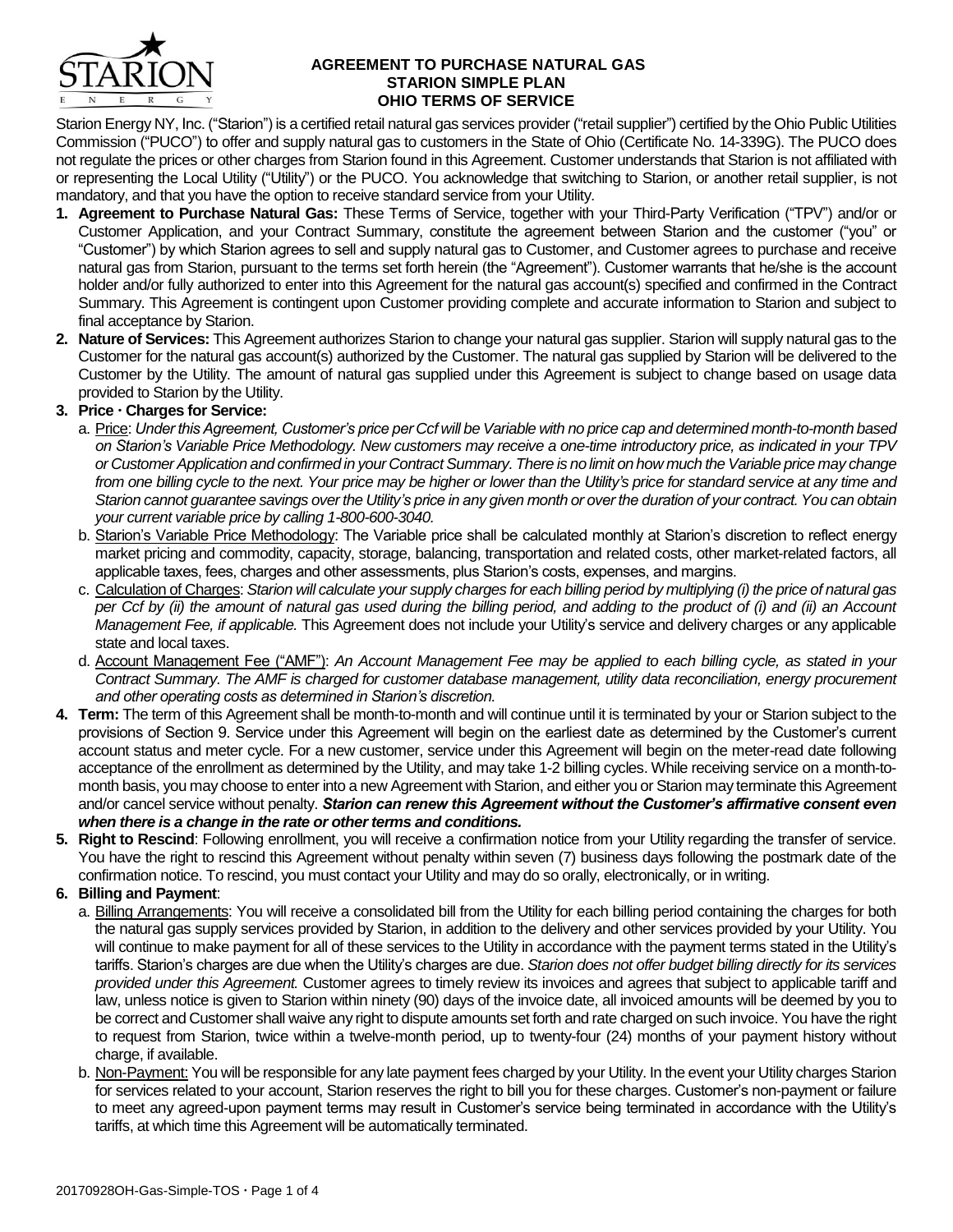- **7. Cancellation of Existing Service:** If you presently purchase your natural gas supply service from another retail supplier, you are responsible for canceling that service pursuant to the terms of your agreement with your existing retail supplier, and for any cancellation fees that may apply. Your Utility may charge you a switching fee, which you will be liable for, if applicable.
- **8. Notices:** Notices sent by Starion to Customer will be sent in the method chosen by the Customer, whenever possible. Otherwise, notices will revert to the default of U.S. Mail. If Customer selects to receive electronic communications from Starion, it is the Customer's responsibility to ensure that the email address provided is current and notify Starion of any changes. If you provide Starion with your email address, you consent to receive communications from Starion in electronic form.

## **9. Termination of Agreement:**

- a. Termination by Customer: Customer may terminate this Agreement without penalty at any time by contacting Starion. If you terminate this Agreement, you will be returned to the Utility's standard service unless you choose another retail supplier. The effective termination date will be determined as set forth in the Utility's tariff and applicable law. You will be obligated to pay for the natural gas and related services provided pursuant to this Agreement prior to the date that such termination becomes effective. If you terminate this Agreement by enrolling with a different retail supplier or returning to standard service, Starion will not be liable for any switching time delays and you will be obligated to make payment for services under this Agreement until termination of service with Starion is effective. If you terminate this Agreement and return to the Utility's standard service, you may or may not be served under the same rates, terms, and conditions that apply to other customers served by the Utility.
- b. Termination by Starion: Starion reserves the right to terminate this Agreement for any reason upon at least forty-five (45) but no more than ninety (90) calendar days' notice to the Customer at the address provided. The effective termination date will be the next applicable meter-read date after the 45-day period has expired as set forth in the Utility's tariff and applicable Ohio law. You will be obligated to pay for the natural gas and related services provided pursuant to this Agreement prior to the date that such termination becomes effective. If Starion terminates this Agreement early, you will be returned to your Utility's standard service unless you choose another retail supplier, without penalty. This Agreement will automatically terminate if any of the following occurs: (i) the requested service location is not served by the Utility, (ii) the customer moves outside the Utility service area or an area not served by Starion, or (ii) if Starion returns your account to your Utility's standard service.
- **10.Privacy Policy Customer Information and Release Authorization:** By entering into this Agreement, you authorize Starion to obtain all information regarding your natural gas account including, but not limited to, account contact information and address(es), account number(s), billing and payment information and history, credit information, historical and future natural gas usage and peak natural gas demand, meter reading data, and characteristics of natural gas service. Starion will not release or sell your personal information to any other party without your consent unless required to do so by law or if necessary to defend or enforce the terms of this Agreement. Starion is prohibited from disclosing Customer's SSN and/or account number(s) without the Customer's consent except in accordance with 4901:1-28-04 and 4901:1-29-09 of the Ohio Administrative Code.
- **11.Representations Warranties:** Starion makes no representations or warranties other than those expressly set forth in this Agreement, and STARION EXPRESSLY DISCLAIMS ALL OTHER WARRANTIES, EXPRESS OR IMPLIED. Starion does not represent any guarantee of savings under this Agreement.
- **12.Limitation of Liability:** Starion's liability in connection with this Agreement, including without limitation any alleged liability for Early Termination by Starion as explained above, shall not exceed the amount of your largest monthly invoice for natural gas service during the twelve (12) months immediately preceding termination of this Agreement. In no event shall either party be liable to the other for any indirect, special, consequential (including lost profits or revenue), incidental, indirect or punitive damages for claims arising under this Agreement.
- **13.Binding Effect Agency Assignment:** This Agreement shall extend to and be binding upon Starion's and Customer's respective successors and permitted assigns; provided, however, that Customer may not assign this Agreement without Starion's prior written consent, and any purported assignment without such consent shall be void. You appoint Starion as your agent to provide retail natural gas service, including the related services appropriate to provide that service to you. Starion may assign its rights and obligations under this Agreement to an affiliate of Starion or to another retail supplier licensed to do business in Ohio, in whole or in part, subject to compliance with applicable law.
- **14.Force Majeure:** Performance of any obligation required by this Agreement shall be suspended if compliance is prevented by an Act of God, strike, fire, war, civil disturbance, embargo, explosion, breakage or accident to machinery or lines of pipe; repairing or altering machinery or lines of pipe; freezing of wells or lines of pipe; by federal, state or local law, rule, order or regulation or by any other cause reasonably beyond the control of a party. Any party claiming such interference with the performance of its obligations hereunder shall provide notice to the other party, specifying the cause of interference. A party shall not be required by this paragraph to settle a labor dispute with its own employees on terms it deems unfavorable.

## **15.Customer Service:**

- a. In the event of a dispute or disagreement involving Starion's services, you and Starion agree to use our best efforts to resolve the dispute. Most concerns can be resolved by calling our Customer Service Department at 1-800-600-3040. You may also email info@starionenergy.com or write to Starion Energy, P.O. Box 845, Middlebury, CT 06762. Starion's Customer Service is available Monday through Friday from 9:00 a.m. to 5:00 p.m. Eastern Time.
- b. If your complaint is not resolved after you have contacted Starion, or for general utility information, residential and business customers may contact the Public Utilities Commission of Ohio (PUCO) for assistance at 1-800-686-7826 (toll-free) from eight a.m. to five p.m. weekdays or at http://www.puco.ohio.gov. Hearing or speech impaired customers may contact the PUCO via 7-1-1 (Ohio relay service). The Ohio consumers' counsel (OCC) represents residential utility customers in matters before PUCO. The OCC can be reached at 1-877-742-5622 (toll-free) from eight a.m. to five p.m. weekdays, or at http://www.pickocc.org.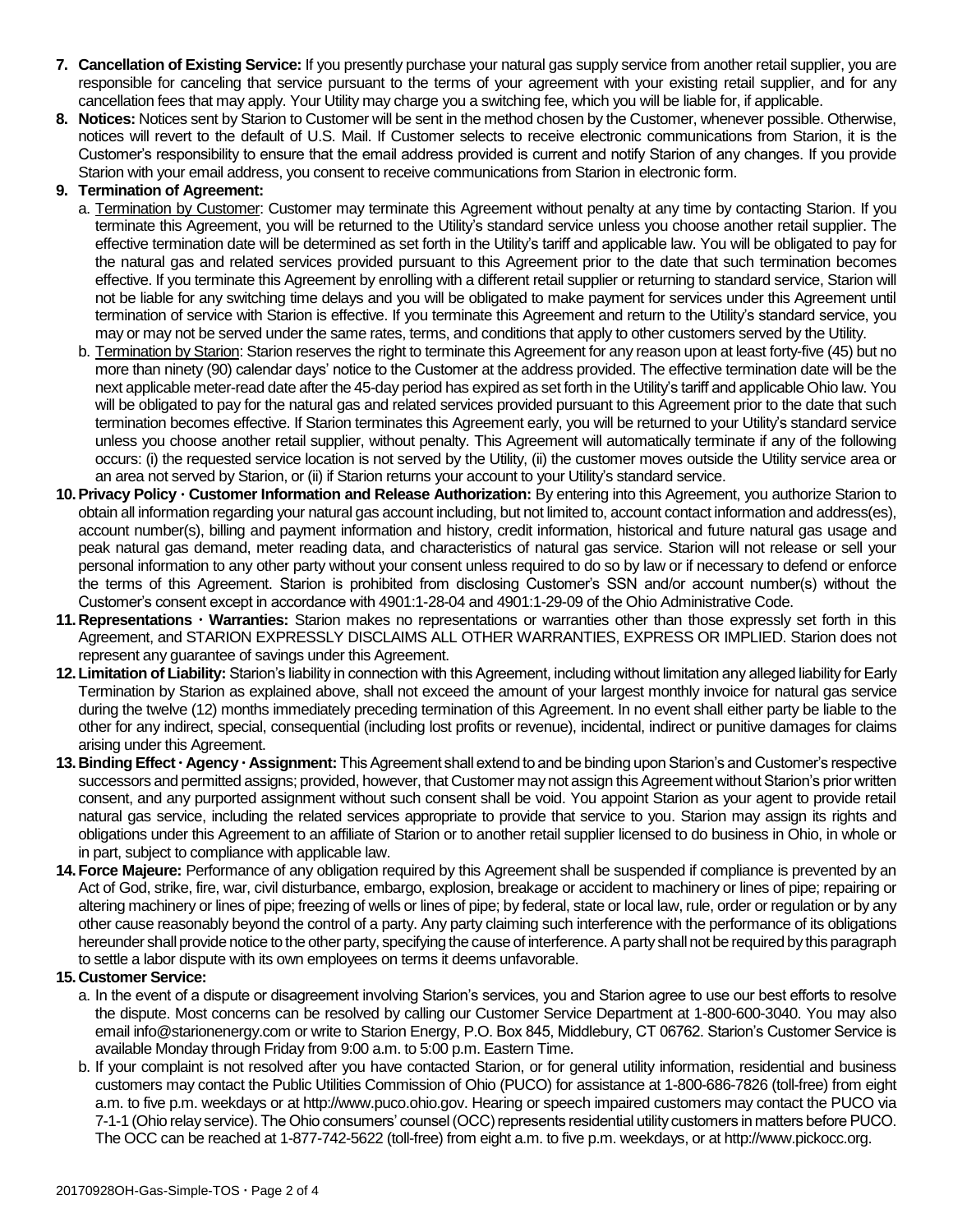## **16.Claims Resolution:**

- a. In the event Starion is unable to resolve a complaint to your satisfaction, this section explains how claims can be resolved through arbitration or litigation. It includes an arbitration provision. You may reject the arbitration provision by sending us written notice within 45 days after your first energy bill with Starion as your supplier. See Your Right to Reject Arbitration below.
- b. For this section, you and Starion ("us" or "we") include any corporate parents, subsidiaries, affiliates or related persons or entities. Claim means any current or future claim, dispute or controversy relating to your account(s), this Agreement, or any agreement or relationship you have or had with us, except for the validity, enforceability or scope of the arbitration provision. Claim includes but is not limited to: (1) initial claims, counterclaims, cross-claims and third-party claims; (2) claims based upon contract, tort, fraud, statute, regulation, common law and equity; (3) claims by or against any third party using or providing any product, service or benefit in connection with any account; and (4) claims that arise from or relate to (a) any account created under any agreement with us or any rates charged on any such account, (b) advertisements, promotions or statements related to any rate plans, goods or services under any agreement with us, (c) benefits and services related to Customer's account with us (including rewards programs) and (d) your application for any account. You may not sell, assign or transfer a claim.
- c. Sending a Claim Notice: Before beginning arbitration or a lawsuit, you and we agree to send a written notice (a Claim Notice) to each party against whom a claim is asserted, in order to provide an opportunity to resolve the claim informally. Go to www.starionenergy.com and select your state of residence for a sample form of Claim Notice. The Claim Notice must describe the claim and state the specific relief demanded. Notice to you will be sent to your billing address. Notice to us must include your name, address and account number and be sent to Starion Energy, Attn: Compliance Dept., P.O. Box 845, Middlebury, CT 06762. If the claim proceeds to arbitration, the amount of any relief demanded in a Claim Notice will not be disclosed to the arbitrator until after the arbitrator rules.
- d. Arbitration: You or we may elect to resolve any claim by individual arbitration. Claims are decided by a neutral arbitrator. If arbitration is chosen by any party, neither you nor we will have the right to litigate that claim in court or have a jury trial on that claim. Further, you and we will not have the right to participate in a representative capacity or as a member of any class pertaining to any claim subject to arbitration. Arbitration procedures are generally simpler than the rules that apply in court, and discovery is more limited. The arbitrator's decisions are as enforceable as any court order and are subject to very limited review by a court. Except as set forth below, the arbitrator's decision will be final and binding. Other rights you or we would have in court may also not be available in arbitration.
	- i. Initiating Arbitration: Before beginning arbitration, you or we must first send a Claim Notice. Claims will be referred to either JAMS or AAA, as selected by the party electing arbitration. Claims will be resolved pursuant to this Arbitration provision and the selected organization's rules in effect when the claim is filed, except where those rules conflict with this Agreement. If we choose the organization, you may select the other within 30 days after receiving notice of our selection. Contact JAMS or AAA to begin an arbitration or for other information. Claims also may be referred to another arbitration organization if you and we agree in writing or to an arbitrator appointed pursuant to section 5 of the Federal Arbitration Act, 9 U.S.C. sec. 1-16 ("FAA"). We will not elect arbitration for any claim you file in small claims court, so long as the claim is individual and pending only in that court. You or we may otherwise elect to arbitrate any claim at any time unless it has been filed in court and trial has begun or final judgment has been entered. Either you or we may delay enforcing or not exercise rights under this Arbitration provision, including the right to arbitrate a claim, without waiving the right to exercise or enforce those rights.
	- ii. Limitations on Arbitration: If either party elects to resolve a claim by arbitration, that claim will be arbitrated on an individual basis. There will be no right or authority for any claims to be arbitrated on a class action basis or on bases involving claims brought in a purported representative capacity on behalf of the general public, other Starion customers or other persons similarly situated. The arbitrator's authority is limited to claims between you and us alone. Claims may not be joined or consolidated unless you and we agree in writing. An arbitration award and any judgment confirming it will apply only to the specific case and cannot be used in any other case except to enforce the award. Notwithstanding any other provision and without waiving the right to appeal such decision, if any portion of these Limitations on Arbitration is deemed invalid or unenforceable, then the entire Arbitration provision (other than this sentence) will not apply.
	- iii. Arbitration Procedures: This Arbitration provision is governed by the FAA. The arbitrator will apply applicable substantive law, statutes of limitations and privileges. The arbitrator will not apply any federal or state rules of civil procedure or evidence in matters relating to evidence or discovery. Subject to the Limitations on Arbitration, the arbitrator may otherwise award any relief available in court. The arbitration will be confidential, but you may notify any government authority of your claim. If your claim is for \$5,000 or less, you may choose whether the arbitration will be conducted solely on the basis of documents, through a telephonic hearing, or by an in-person hearing. At any party's request, the arbitrator will provide a brief written explanation of the award. The arbitrator's award will be final and binding, except for any right of appeal provided by the FAA; however, any party will have 30 days to appeal the award by notifying the arbitration organization and all parties in writing. The organization will appoint a three-arbitrator panel to decide anew, by majority vote based on written submissions, any aspect of the decision appealed. Judgment upon any award may be entered in any court having jurisdiction. At your election, arbitration hearings will take place in the federal judicial district of your residence.
- iv. Arbitration Fees and Costs: You will be responsible for paying your share of any arbitration fees (including filing, administrative, hearing or other fees), but only up to the amount of the filing fees you would have incurred if you had brought a claim in court. We will be responsible for any additional arbitration fees. At your written request, we will consider in good faith making a temporary advance of your share of any arbitration fees, or paying for the reasonable fees of an expert appointed by the arbitrator for good cause.